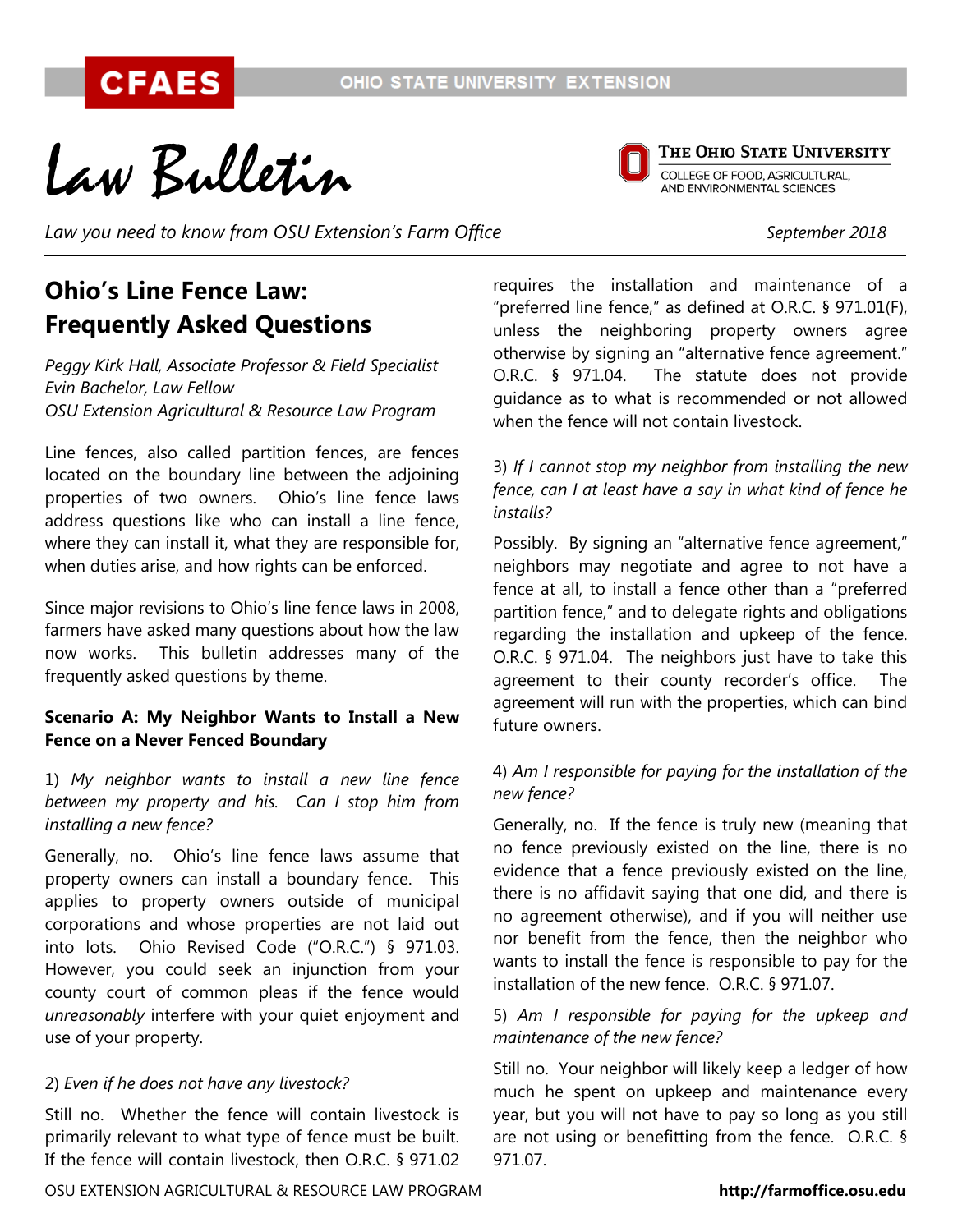#### 6) *If my neighbor installs the new fence, what happens if one day I decide that I want to use the new fence?*

If within thirty years of the fence's installation, you decide that you would like to keep livestock, and you start using the fence that your neighbor paid for, your neighbor might seek a reimbursement from you. Your neighbor must have filed an affidavit stating the cost of the initial fence, along with the annual upkeep expenses. The reimbursement will be determined by a formula set by statute. O.R.C. § 971.07(B).

# **Scenario B: My Neighbor Wants to Permanently Remove an Existing Fence**

### 7) *My neighbor wants to permanently remove an old fence that divides our properties. If I don't want the old fence removed, can I stop him?*

Ohio's line fence laws are somewhat quiet on this exact question. Removing a line fence might qualify as neglecting to "maintain in good repair," which would allow you to file a complaint with your county's court of common pleas or your board of township trustees. O.R.C. § 971.09(A)(1).

#### 8) *If I let him remove the fence, can I still preserve my right to require him to pay for half of a new fence if one day decide I want a fence?*

The law requires the neighbor to file an affidavit of fence removal if the fence is not replaced within one year after removal. O.R.C. § 971.06(C). If the fence is rebuilt, the affidavit preserves the fence as one that would be replaced according to equitable shares. If the landowner does not file an affidavit, you may be able to do so. See an attorney for assistance.

# **Scenario C: My Neighbor Wants to Replace an Old Fence on Our Property Boundary**

9) *My neighbor wants to replace an old fence that divides our properties. I like the current fence. If I don't want the old fence replaced, can I stop her?*

Probably not, especially if the current fence has fallen into disrepair or if she is replacing it to make it compliant with the "preferred partition fence" standards. Her primary responsibility is to notify you of her plan to remove the fence at least 28 days before the removal is to begin. O.R.C. § 971.17.

# 10) *Do I have to pay for the replacement fence?*

If the replacement is built within one year, you may have to pay an equitable share. O.R.C. § 971.06(C)(1). An equitable share does not have to be equal but is instead based upon factors such as topography, geographic conditions, vegetation and trees, trespassing risk, boundary marking, and the presence and type of livestock. O.R.C. § 971.09(E). If your neighbor does not give you the 28 day notice as required by O.R.C. § 971.17, she will not be able to seek reimbursement from you for the replacement fence. If the replacement is not built within one year, your neighbor can preserve her right to later seek reimbursement by filing an affidavit with the county recorder within the year. O.R.C. § 971.06(C)(1).

#### **The Role of Township Trustees**

### 11) *What sorts of line fence issues can I raise to my township trustees through the complaint process?*

Aggrieved property owners may file a complaint with their board of township trustees if their neighbor "neglects to build or maintain in good repair" a line fence, or the portion that the neighbor is responsible to build or maintain. O.R.C. § 971.09(A)(1). Aside from those specific issues, the statute does not explicitly provide township trustees with authority to receive other line fence complaints.

# 12) *Can my township trustees prevent my neighbor from installing a new fence?*

Ohio's line fence laws do not clearly give township trustees the right to review complaints regarding a new fence. They can receive complaints regarding a neighbor's neglecting to build or maintain under O.R.C. § 971.09(A)(1)(b), but nowhere does the statute allow them to review complaints to stop a new fence.

# 13) *Can my township trustees prevent my neighbor from removing a pre-existing fence?*

Again, township trustees can review complaints that allege a failure to build or maintain a fence. A removal complaint may allow the township trustees to conduct a review and make a determination about the fence and the responsibilities of the parties. O.R.C. § 971.09(D)-(E).